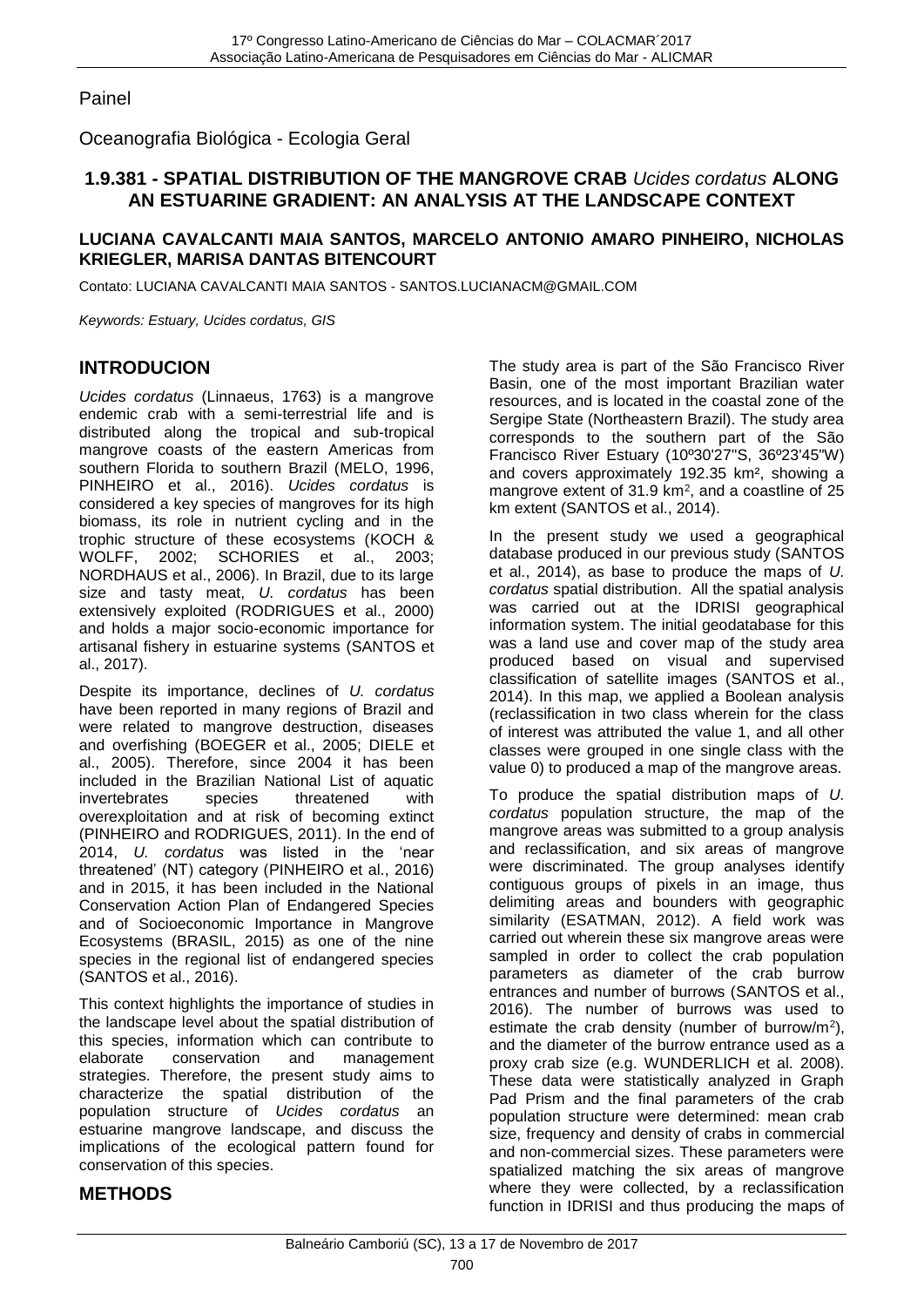spatial distribution of *U. cordatus* in the mangrove estuarine gradient habitats.

# **RESULTS AND DISCUSSION**

The spatial distribution of *U. cordatus* population structure showed a different pattern along the 25 km extent of the estuarine gradient, from the São Francisco River mouth (initial part of the estuary: 0 km) to the farthest mangrove area from this mouth (final part of the estuary: 25 km). For example, *U. cordatus* mean size increase with the distance from the river mouth. Therefore, biggest crabs (mean burrow size  $\geq$  56.33 mm) are distributed in mangrove areas from the intermediate to final portion of the estuary (from 8.5 to 25 km estuarine gradient).

The highest crab size (mean burrow size  $= 64.06$ ) mm) was found about 19 km from the river mouth in the farthest mangrove forest. An opposite pattern was found for *U. cordatus* density which decreases with the distance from the river mouth. As a result, higher crab densities  $(≥ 1.09$  burrow/m<sup>2</sup>) are distributed in mangrove areas at the initial portion of the estuarine gradient. The highest crab density (1.73 burrow/m<sup>2</sup> ) was found about 4.9 km from the river mouth.

The spatial distribution of *U. cordatus* fishery parameters followed the pattern described above. Therefore, the density and frequency of noncommercial sized crabs (burrow size diameter < 51 mm, Santos et al., 2016) increased in direction to the mangroves locate near to the river mouth, where the smallest crabs are distributed. Thus, the highest density (0.53 burrow/m<sup>2</sup>) and frequency (47.5%) of non-commercial sized crabs were found in the mangrove areas from 2.5 km from the river mouth. By the contrary, the density and frequency of crabs in commercial size (burrow size diameter ≥ 51 mm) increase in the opposite direction (from the final of the estuary to the mouth). Consequently, higher densities and frequency of commercial sized crabs are distributed far from the estuary mouth, from intermediate to the final portion of the estuary, where the biggest crabs are more found. This different spatial patter has impact in conservation strategies, which should focus in mangrove areas near to the estuary mouth, in order to protect populations of juvenile crabs. In this study, we found a threshold distance of 8.5 from the river mouth in which should be prioritized protecting management efforts against fishery activity.

In summary, our results indicated that bigger crabs at lower densities are distributed in mangrove areas at the intermediate and final portion of the estuary (higher salinities) while smaller crabs at high density are distributed in mangrove areas near to the estuary mouth (lower salinities). Apart form the differences in the salinity found in the estuarine gradient, we found differences in the mangrove vegetation composition. In the intermediate and final portion of the estuary are composed by monospecific or dominated mangrove forest of

*Rhizophora mangle* while in the initial part of the estuary besides the occurrence of *R. mangle*, there are also the occurrence of *Laguncularia racemosa*, associated with *Acrostichum aureum* L. Therefore, differences in the spatial distribution of *U. cordatus* along the estuarine gradient can be correlated to differences in vegetation composition, as found by Wunderlich et al. (2008, Piou et al. (2009) and Gomes et al. (2013). According to Gomes et al. (2013) some mangrove crab characteristics, such as abundance and weight/size, can be significantly correlated with vegetation type.

# **CONCLUSION**

We conclude that *U. cordatus* shows different spatial distribution patter along the São Francisco River estuarine gradient, which is highly affected by the distance from the river mouth and the mangrove vegetation composition. A positive relationship was found between the distance of the river mouth and the crab density. By contrast, a negative relationship was found between the distance of the river mouth and the crab size. These patterns generates different spatial distribution on *U. cordatus* fishery parameters, wherein high densities and frequencies of noncommercial sized crabs are distributed in mangrove near to the river mouth, where conservations strategies should be focused to protected the juvenile stocks against the fishery activity.

# **REFERENCES**

BOEGER, W.A.; PIE, M.R.; OSTRENSKY, A.; PATELLA, L. 2005. Lethargic crab disease: multidisciplinary evidence supports a mycotic etiology. Memórias do Instituto Oswaldo Cruz, 100:161-167.

BRASIL (2015) Ministério do Meio Ambiente. Portaria n8 9/2015. Aprova o Plano de Ação Nacional para Conservação das Espécies Ameaçadas e de Importância Socioeconômica do Ecossistema Manguezal – PAN Manguezal. Diário Oficial da União 21, 140–141.

DIELE, K.; KOCH, V.; SAINT-PAUL, U. 2005. Population structure, catch composition and CPUE of the artisanally harvested mangrove crab *Ucides cordatus* (Ocypodidae) in the Caeté estuary, North Brazil: Indications for overfishing? Aquat. Living Resour. 18, 169-178.

EASTMAN, J. R. 2012a. IDRISI Selva Manual. Worcester: Clark University, 324p.

GOMES, J.D.; ABRUNHOSA, A.; SIMITH, D.J.B. ASP, N.E. 2013. Mangrove sedimentary characteristics and implications for crab *Ucides cordatus* (Crustacea, Decapoda, Ucididae) distribution in an estuarine area of the Amazonian region. Acta Amazonica 43(4): 481 - 489.

KOCH, V.; WOLFF, V. M. 2002. Energy budget and ecological role of mangrove epibenthos in the